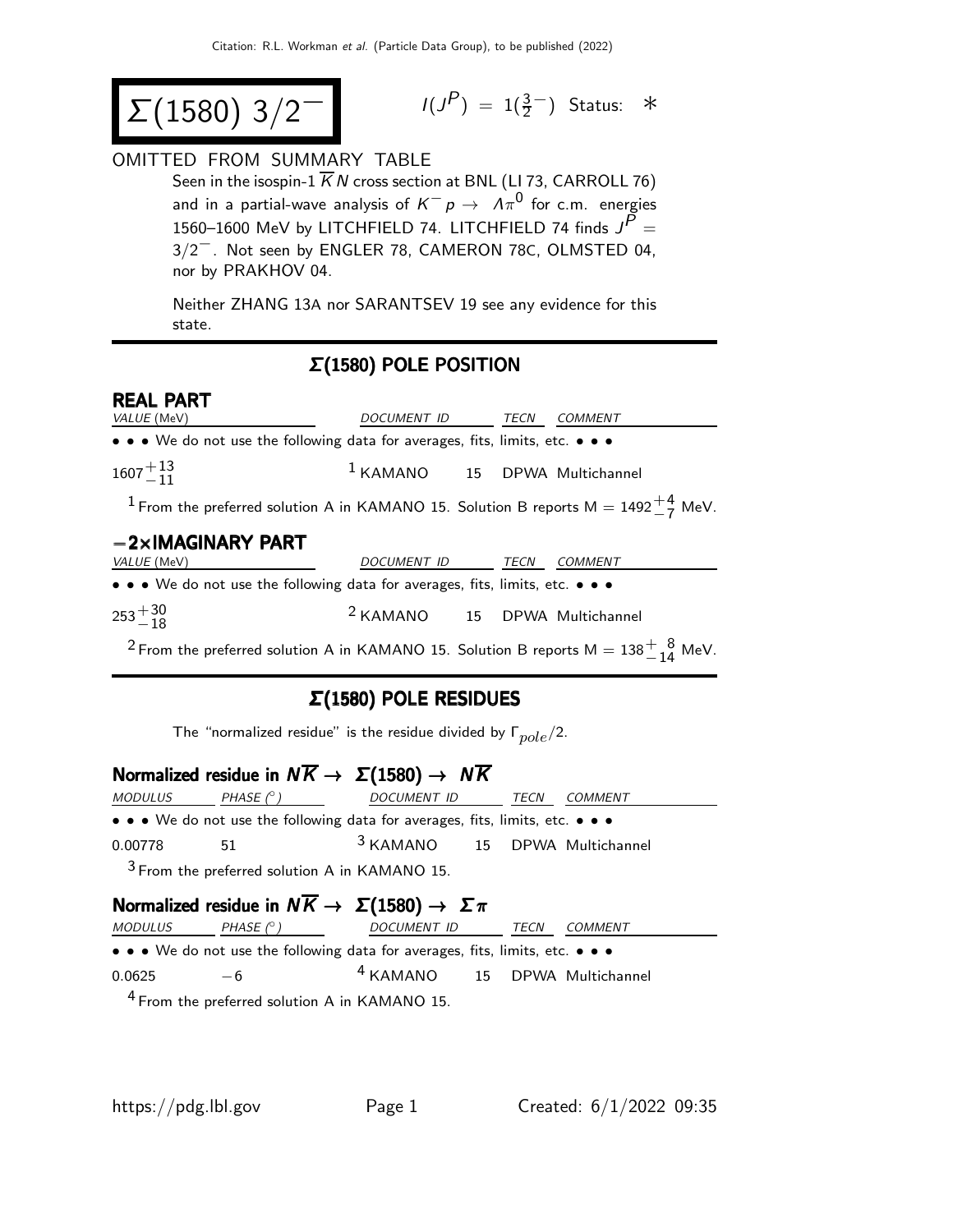Citation: R.L. Workman et al. (Particle Data Group), to be published (2022)

#### Normalized residue in  $N\overline{K} \rightarrow \Sigma(1580) \rightarrow \Lambda \pi$

| <b>MODULUS</b> | PHASE $(^\circ)$ | <i>DOCUMENT ID</i>                                                            | TECN | COMMENT |
|----------------|------------------|-------------------------------------------------------------------------------|------|---------|
|                |                  | • • • We do not use the following data for averages, fits, limits, etc. • • • |      |         |
| 0.059          | 156.             | <sup>5</sup> KAMANO 15 DPWA Multichannel                                      |      |         |
|                |                  | <sup>5</sup> From the preferred solution A in KAMANO 15.                      |      |         |

#### Normalized residue in  $N\overline{K} \to \Sigma(1580) \to \Sigma(1385)\pi$ , S-wave

 $MODULUS$   $PHASE$  ( $\diamond$ )  $DOCUMENT$   $ID$   $TECN$   $COMMENT$ • • • We do not use the following data for averages, fits, limits, etc. • • •  $0.0368$   $-18$  6 KAMANO 15 DPWA Multichannel  $6$  From the preferred solution A in KAMANO 15.

## Normalized residue in  $N\overline{K} \to \Sigma(1580) \to \Sigma(1385)\pi$ , D-wave

| MODULUS | PHASE $(^\circ)$ | <i>DOCUMENT ID</i>                                                            | TECN | <i>COMMENT</i> |  |
|---------|------------------|-------------------------------------------------------------------------------|------|----------------|--|
|         |                  | • • • We do not use the following data for averages, fits, limits, etc. • • • |      |                |  |
| 0.0103  | 123              | <sup>7</sup> KAMANO 15 DPWA Multichannel                                      |      |                |  |
|         |                  | $\frac{7}{1}$ From the preferred solution A in KAMANO 15.                     |      |                |  |

#### Σ(1580) MASS

| <i>VALUE</i> (MeV)          | DOCUMENT ID                                                       | TECN | COMMENT |
|-----------------------------|-------------------------------------------------------------------|------|---------|
| $\approx$ 1580 OUR ESTIMATE |                                                                   |      |         |
| $1583 + 4$                  | <sup>8</sup> CARROLL 76 DPWA Isospin-1 total $\sigma$             |      |         |
| $1582 + 4$                  | <sup>9</sup> LITCHFIELD 74 DPWA $K^- p \rightarrow \Lambda \pi^0$ |      |         |
|                             |                                                                   |      |         |

<sup>8</sup> CARROLL 76 sees a total-cross-section bump with  $(J+1/2)$   $\Gamma_{el}$  /  $\Gamma_{total} = 0.06$ .

<sup>9</sup> The main effect observed by LITCHFIELD 74 is in the  $\Lambda\pi$  final state; the  $\overline{K}N$  and  $\Sigma\,\pi$  couplings are estimated from a multichannel fit including total-cross-section data of LI 73.

#### Σ(1580) WIDTH

| <i>VALUE</i> (MeV) | DOCUMENT ID                                                                                                     |  | TECN COMMENT |
|--------------------|-----------------------------------------------------------------------------------------------------------------|--|--------------|
| 15                 | $10$ CARROLL 76 DPWA Isospin-1 total $\sigma$                                                                   |  |              |
| $11 + 4$           | <sup>11</sup> LITCHFIELD 74 DPWA $K^- p \rightarrow A \pi^0$                                                    |  |              |
| $10^{11}$          | the contract of the contract of the contract of the contract of the contract of the contract of the contract of |  |              |

<sup>10</sup> CARROLL 76 sees a total-cross-section bump with  $(J+1/2)$   $\Gamma_{el}$  /  $\Gamma_{total}$  = 0.06.

<sup>11</sup> The main effect observed by LITCHFIELD 74 is in the  $\Lambda\pi$  final state; the  $\overline{K}N$  and  $\Sigma \pi$  couplings are estimated from a multichannel fit including total-cross-section data of LI 73.

#### Σ(1580) DECAY MODES

| Mode |
|------|
|------|

 $Γ_1$   $N\overline{K}$ 

 $Γ_2$   $Λπ$ <br> $Γ_3$   $Σπ$ 

 $Γ_3$   $Σπ$ <br> $Γ_4$   $Σ(1)$  $\Sigma(1385)\pi$ , S-wave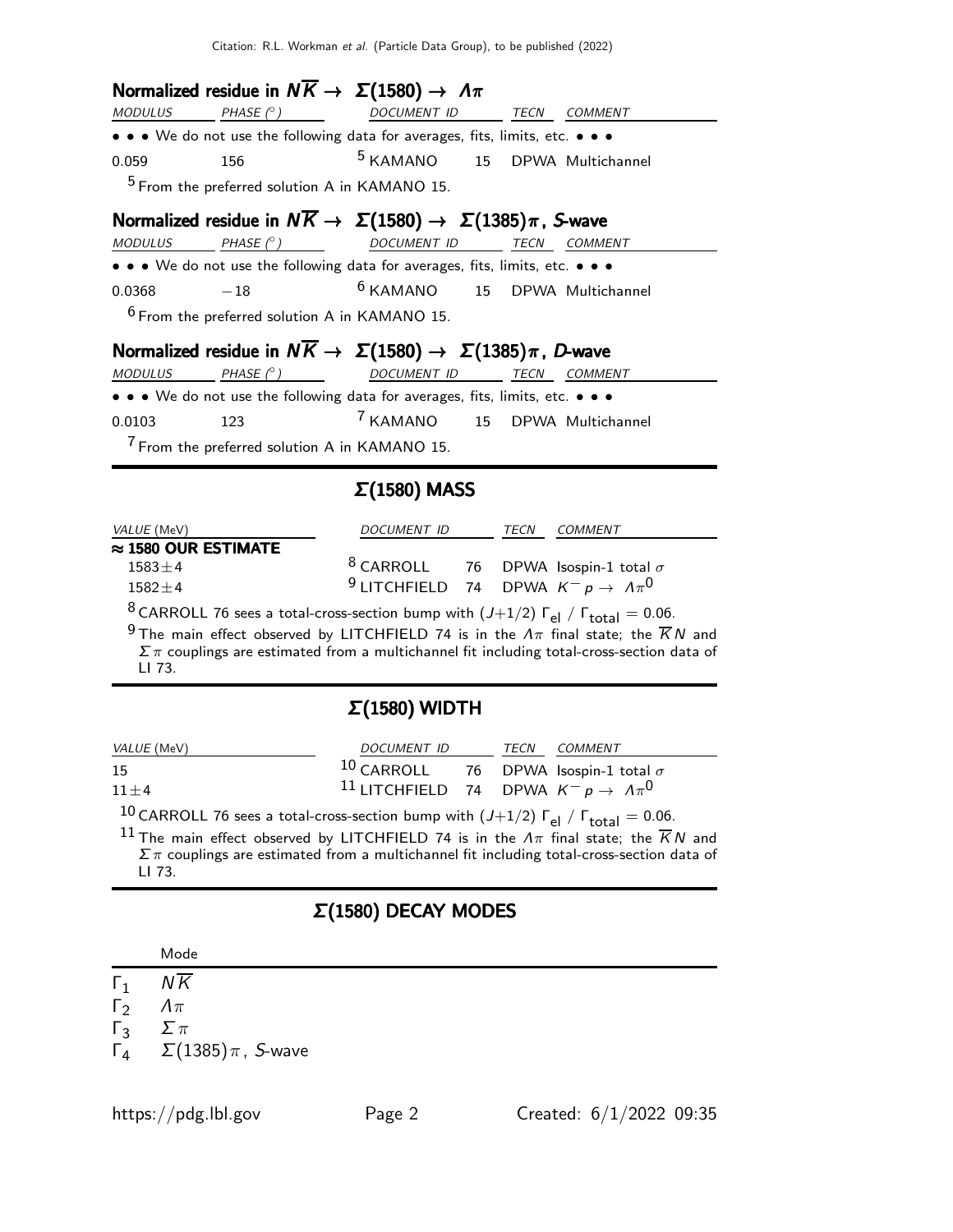- 
- Γ<sub>5</sub> Σ(1385) π, D-wave<br>Γ<sub>6</sub> Ν $\overline{K}^*(892)$ , S=1/2,  $\overline{\mathsf{r}_6}$   $N\overline{\mathsf{K}}^*(892)$ , S=1/2, D-wave
- Γ΄,  $N\overline{K}^*(892)$ , S=3/2, S-wave
- $\Gamma_8$  N $\overline{K}^*(892)$ , S=3/2, D-wave

## Σ(1580) BRANCHING RATIOS

See "Sign conventions for resonance couplings" in the Note on  $\Lambda$  and  $\Sigma$ Resonances.

| $\Gamma(N\overline{K})/\Gamma_{\rm total}$                                                                                                                                                                                                                                                        |                                                    |      |                |                   |
|---------------------------------------------------------------------------------------------------------------------------------------------------------------------------------------------------------------------------------------------------------------------------------------------------|----------------------------------------------------|------|----------------|-------------------|
| <b>VALUE</b>                                                                                                                                                                                                                                                                                      | DOCUMENT ID TECN COMMENT                           |      |                |                   |
| $+0.03 \pm 0.01$                                                                                                                                                                                                                                                                                  | 12 LITCHFIELD 74 DPWA $\overline{K}N$ multichannel |      |                |                   |
| • • • We do not use the following data for averages, fits, limits, etc. • • •                                                                                                                                                                                                                     |                                                    |      |                |                   |
| 0.003                                                                                                                                                                                                                                                                                             | 13 KAMANO 15 DPWA Multichannel                     |      |                |                   |
| <sup>12</sup> The main effect observed by LITCHFIELD 74 is in the $\Lambda \pi$ final state; the $\overline{K}N$ and<br>$\Sigma \pi$ couplings are estimated from a multichannel fit including total-cross-section data of<br>LI 73.<br><sup>13</sup> From the preferred solution A in KAMANO 15. |                                                    |      |                |                   |
| $\Gamma(\Lambda \pi)/\Gamma_{\rm total}$                                                                                                                                                                                                                                                          |                                                    |      |                | $\Gamma_2/\Gamma$ |
| VALUE                                                                                                                                                                                                                                                                                             | DOCUMENT ID                                        | TECN | <b>COMMENT</b> |                   |
| • • • We do not use the following data for averages, fits, limits, etc. • • •                                                                                                                                                                                                                     |                                                    |      |                |                   |
| 0.490                                                                                                                                                                                                                                                                                             | 14 KAMANO 15 DPWA Multichannel                     |      |                |                   |
| <sup>14</sup> From the preferred solution A in KAMANO 15.                                                                                                                                                                                                                                         |                                                    |      |                |                   |
| $\Gamma(\Sigma \pi)/\Gamma_{\rm total}$                                                                                                                                                                                                                                                           |                                                    |      |                |                   |

| $\sqrt{1 + 2}$                                                                |                                           |  |              | . . |
|-------------------------------------------------------------------------------|-------------------------------------------|--|--------------|-----|
| <i>VALUE</i>                                                                  | <i>DOCUMENT ID</i>                        |  | TECN COMMENT |     |
| • • • We do not use the following data for averages, fits, limits, etc. • • • |                                           |  |              |     |
| 0.387                                                                         | <sup>15</sup> KAMANO 15 DPWA Multichannel |  |              |     |
| <sup>15</sup> From the preferred solution A in KAMANO 15.                     |                                           |  |              |     |

# $\Gamma(\Sigma(1385)\pi$ , S-wave)/ $\Gamma_{\text{total}}$  (π

| <i>VALUE</i>                                                                  | DOCUMENT ID                               | TECN | <i>COMMENT</i> |
|-------------------------------------------------------------------------------|-------------------------------------------|------|----------------|
| • • • We do not use the following data for averages, fits, limits, etc. • • • |                                           |      |                |
| 0.12                                                                          | <sup>16</sup> KAMANO 15 DPWA Multichannel |      |                |
| $16$ From the preferred solution A in KAMANO 15.                              |                                           |      |                |

#### $\Gamma(\Sigma(1385)\pi, D\text{-wave})/\Gamma_{\text{total}}$  Γ<sub>5</sub>/Γ total and  $\overline{5}/1$

| <i>VALUE</i>                                                                                                          | DOCUMENT ID                               |  | <i>TECN COMMENT</i> |
|-----------------------------------------------------------------------------------------------------------------------|-------------------------------------------|--|---------------------|
| $\bullet \bullet \bullet$ We do not use the following data for averages, fits, limits, etc. $\bullet \bullet \bullet$ |                                           |  |                     |
| 0.001                                                                                                                 | <sup>17</sup> KAMANO 15 DPWA Multichannel |  |                     |
| <sup>17</sup> From the preferred solution A in KAMANO 15.                                                             |                                           |  |                     |

| $\Gamma(N\overline{K}$ *(892), S=1/2, D-wave)/ $\Gamma_{\rm total}$           |                                           |      |                           | $\Gamma_6/\Gamma$ |
|-------------------------------------------------------------------------------|-------------------------------------------|------|---------------------------|-------------------|
| <i>VALUE</i>                                                                  | DOCUMENT ID                               | TECN | COMMENT                   |                   |
| • • • We do not use the following data for averages, fits, limits, etc. • • • |                                           |      |                           |                   |
| not seen                                                                      | <sup>18</sup> KAMANO 15 DPWA Multichannel |      |                           |                   |
| 18 From the preferred solution A in KAMANO 15.                                |                                           |      |                           |                   |
| https://pdg.lbl.gov                                                           | Page 3                                    |      | Created: $6/1/2022$ 09:35 |                   |